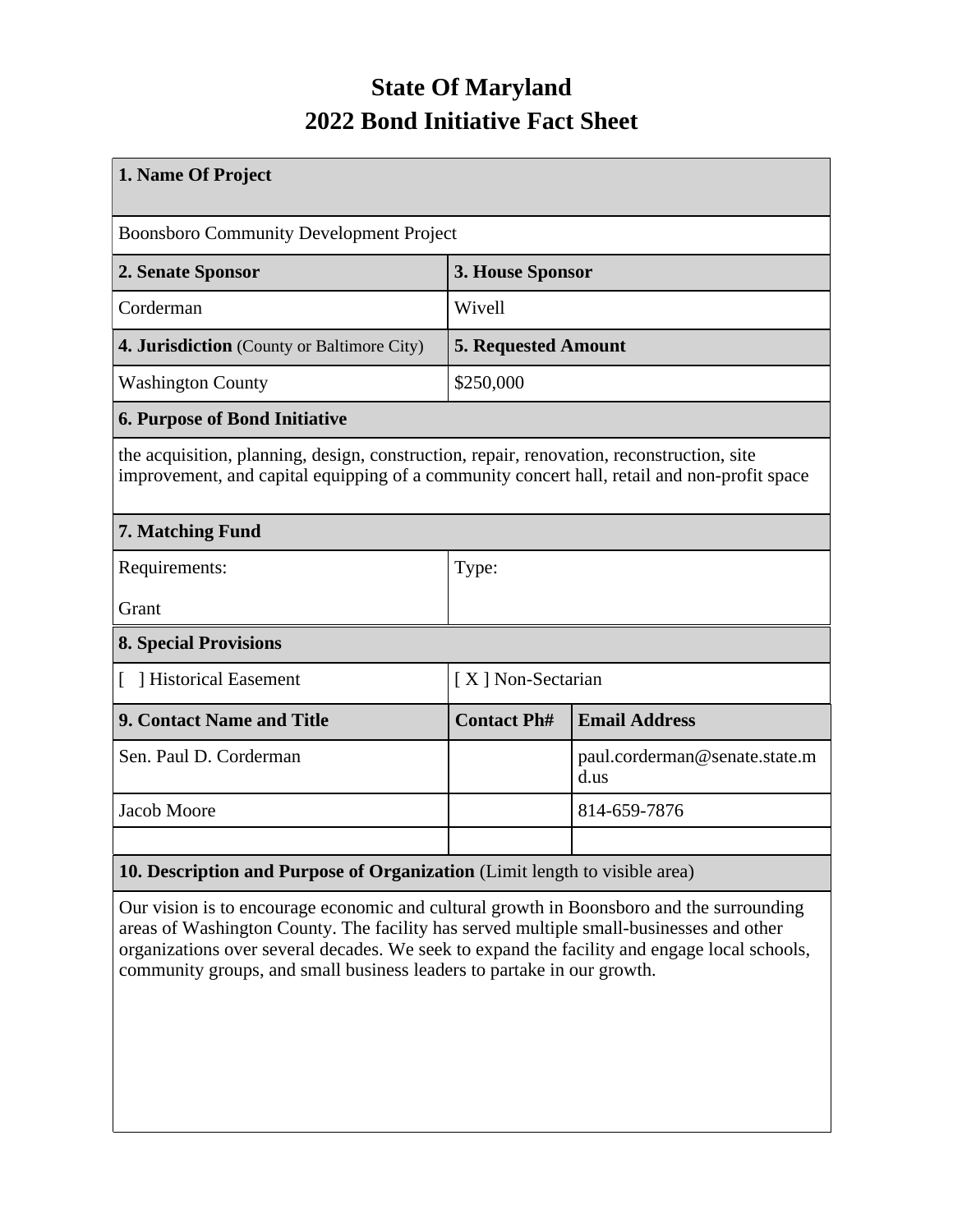## **11. Description and Purpose of Project** (Limit length to visible area)

Restoration of the facility is being funded by various private groups who are interested in bringing life back to this property in the Town of Boonsboro. Our primary goal is to restore the event center that currently seats 718. We would like to be able to use this center for community-based events such as school graduations, etc, through restoration of the existing space, expansion of the available seating, and construction of a separate event center entrance. Part of the facility is also to be outfitted for commercial and expansion of non-profit space, which will bring additional jobs to the area, in addition to the jobs created by the expansion of the event center. We are also looking to update the facility's sprinkler system and the building facade.

*Round all amounts to the nearest \$1,000. The totals in Items 12 (Estimated Capital Costs) and 13 (Proposed Funding Sources) must match. The proposed funding sources must not include the value of real property unless an equivalent value is shown under Estimated Capital Costs.*

| <b>12. Estimated Capital Costs</b>                                     |           |  |  |  |
|------------------------------------------------------------------------|-----------|--|--|--|
| <b>Acquisition</b>                                                     |           |  |  |  |
| <b>Design</b>                                                          | \$20,000  |  |  |  |
| <b>Construction</b>                                                    | \$580,000 |  |  |  |
| Equipment                                                              | \$50,000  |  |  |  |
| <b>Total</b>                                                           | \$650,000 |  |  |  |
| 13. Proposed Funding Sources - (List all funding sources and amounts.) |           |  |  |  |
| Legislative Bond Initiative                                            | \$250,000 |  |  |  |
| Vanish Brewery                                                         | \$150,000 |  |  |  |
| DiPietro & Son                                                         | \$250,000 |  |  |  |
|                                                                        |           |  |  |  |
|                                                                        |           |  |  |  |
|                                                                        |           |  |  |  |
|                                                                        |           |  |  |  |
|                                                                        |           |  |  |  |
|                                                                        |           |  |  |  |
|                                                                        |           |  |  |  |
|                                                                        |           |  |  |  |
| <b>Total</b>                                                           | \$650,000 |  |  |  |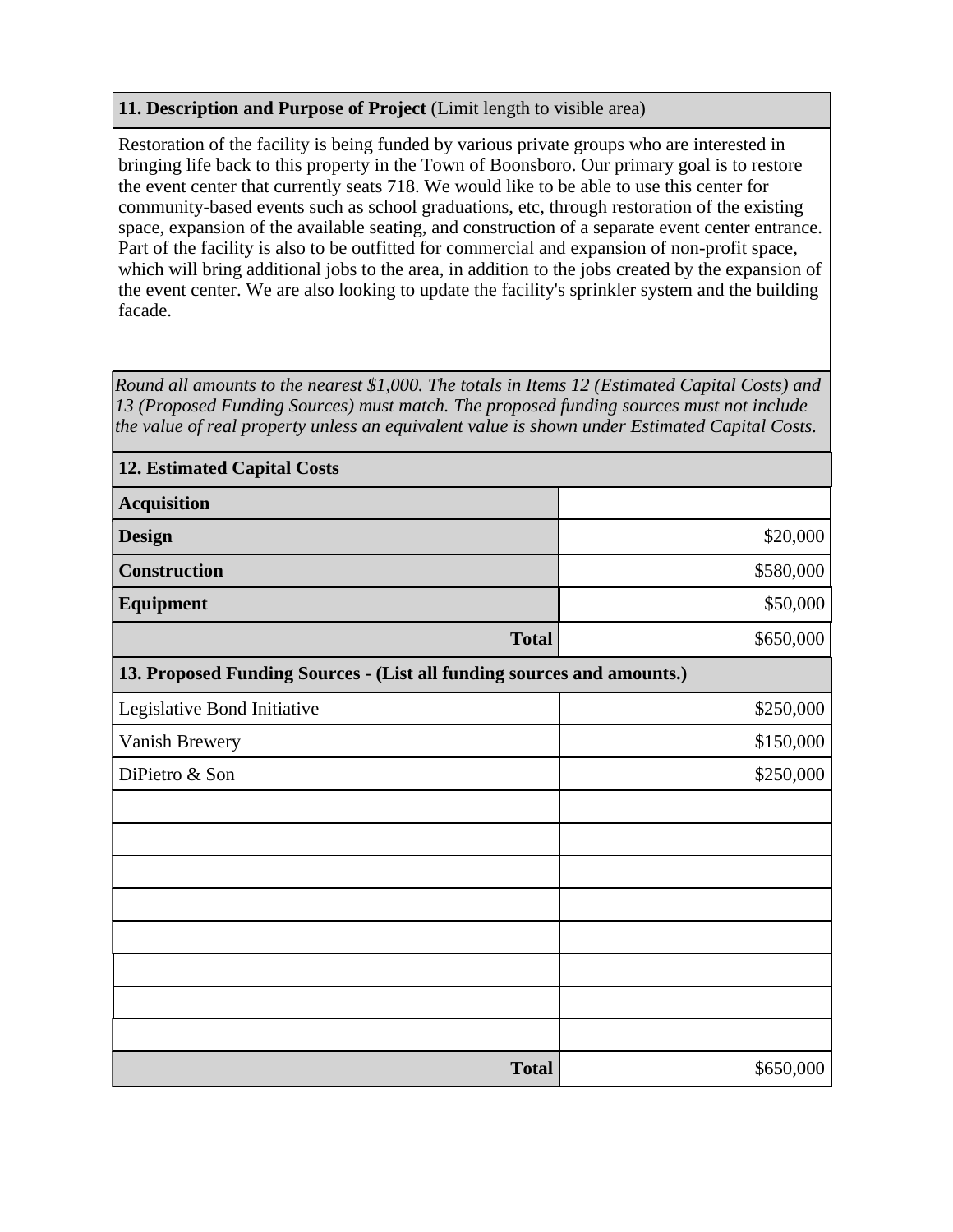| 14. Project Schedule (Enter a date or one of the following in each box. N/A, TBD or Complete) |        |                   |                                                      |                                                                                  |                                              |                                       |                                   |                                                                                              |  |
|-----------------------------------------------------------------------------------------------|--------|-------------------|------------------------------------------------------|----------------------------------------------------------------------------------|----------------------------------------------|---------------------------------------|-----------------------------------|----------------------------------------------------------------------------------------------|--|
| <b>Begin Design</b>                                                                           |        |                   | <b>Complete Design</b>                               |                                                                                  |                                              | <b>Begin Construction</b>             |                                   | <b>Complete Construction</b>                                                                 |  |
| 6/1/2022                                                                                      |        | 7/1/2022          |                                                      |                                                                                  |                                              | 8/15/2022<br>3/1/2023                 |                                   |                                                                                              |  |
| <b>15. Total Private Funds</b><br>and Pledges Raised                                          |        |                   |                                                      | 16. Current Number of<br><b>People Served Annually at</b><br><b>Project Site</b> |                                              |                                       |                                   | 17. Number of People to be<br><b>Served Annually After the</b><br><b>Project is Complete</b> |  |
|                                                                                               | 20,000 |                   |                                                      |                                                                                  | 800,000                                      |                                       |                                   |                                                                                              |  |
| 18. Other State Capital Grants to Recipients in the Past 15 Years                             |        |                   |                                                      |                                                                                  |                                              |                                       |                                   |                                                                                              |  |
| <b>Legislative Session</b>                                                                    |        |                   |                                                      | <b>Amount</b>                                                                    |                                              | <b>Purpose</b>                        |                                   |                                                                                              |  |
|                                                                                               |        |                   |                                                      |                                                                                  |                                              |                                       |                                   |                                                                                              |  |
|                                                                                               |        |                   |                                                      |                                                                                  |                                              |                                       |                                   |                                                                                              |  |
|                                                                                               |        |                   |                                                      |                                                                                  |                                              |                                       |                                   |                                                                                              |  |
| 19. Legal Name and Address of Grantee                                                         |        |                   |                                                      |                                                                                  |                                              | <b>Project Address (If Different)</b> |                                   |                                                                                              |  |
| DiPietro & Son, LLC 16604 Norbeck Farm<br>Drive, Olney, Maryland 20832                        |        |                   | 7700 Old National Pike, Boonsboro, Maryland<br>21713 |                                                                                  |                                              |                                       |                                   |                                                                                              |  |
| 20. Legislative District in<br>2A - Washington County<br><b>Which Project is Located</b>      |        |                   |                                                      |                                                                                  |                                              |                                       |                                   |                                                                                              |  |
| 21. Legal Status of Grantee (Please Check One)                                                |        |                   |                                                      |                                                                                  |                                              |                                       |                                   |                                                                                              |  |
| <b>Local Govt.</b>                                                                            |        | <b>For Profit</b> |                                                      |                                                                                  | <b>Non Profit</b>                            |                                       | Federal                           |                                                                                              |  |
| $\begin{bmatrix} 1 \end{bmatrix}$                                                             |        |                   | [X]                                                  |                                                                                  | $\begin{bmatrix} 1 \end{bmatrix}$            |                                       | $\begin{bmatrix} 1 \end{bmatrix}$ |                                                                                              |  |
| 22. Grantee Legal Representative                                                              |        |                   | 23. If Match Includes Real Property:                 |                                                                                  |                                              |                                       |                                   |                                                                                              |  |
| Name:                                                                                         |        |                   | Nichole Galvin                                       |                                                                                  | <b>Has An Appraisal</b><br><b>Been Done?</b> |                                       | Yes/No                            |                                                                                              |  |
| <b>Phone:</b>                                                                                 |        | $(410)$ 336-0166  |                                                      |                                                                                  |                                              |                                       |                                   |                                                                                              |  |
| <b>Address:</b>                                                                               |        |                   | If Yes, List Appraisal Dates and Value               |                                                                                  |                                              |                                       |                                   |                                                                                              |  |
| 8115 Maple Lawn Boulevard, Suite 350                                                          |        |                   |                                                      |                                                                                  |                                              |                                       |                                   |                                                                                              |  |
| Fulton, Maryland 20759                                                                        |        |                   |                                                      |                                                                                  |                                              |                                       |                                   |                                                                                              |  |
|                                                                                               |        |                   |                                                      |                                                                                  |                                              |                                       |                                   |                                                                                              |  |
|                                                                                               |        |                   |                                                      |                                                                                  |                                              |                                       |                                   |                                                                                              |  |
|                                                                                               |        |                   |                                                      |                                                                                  |                                              |                                       |                                   |                                                                                              |  |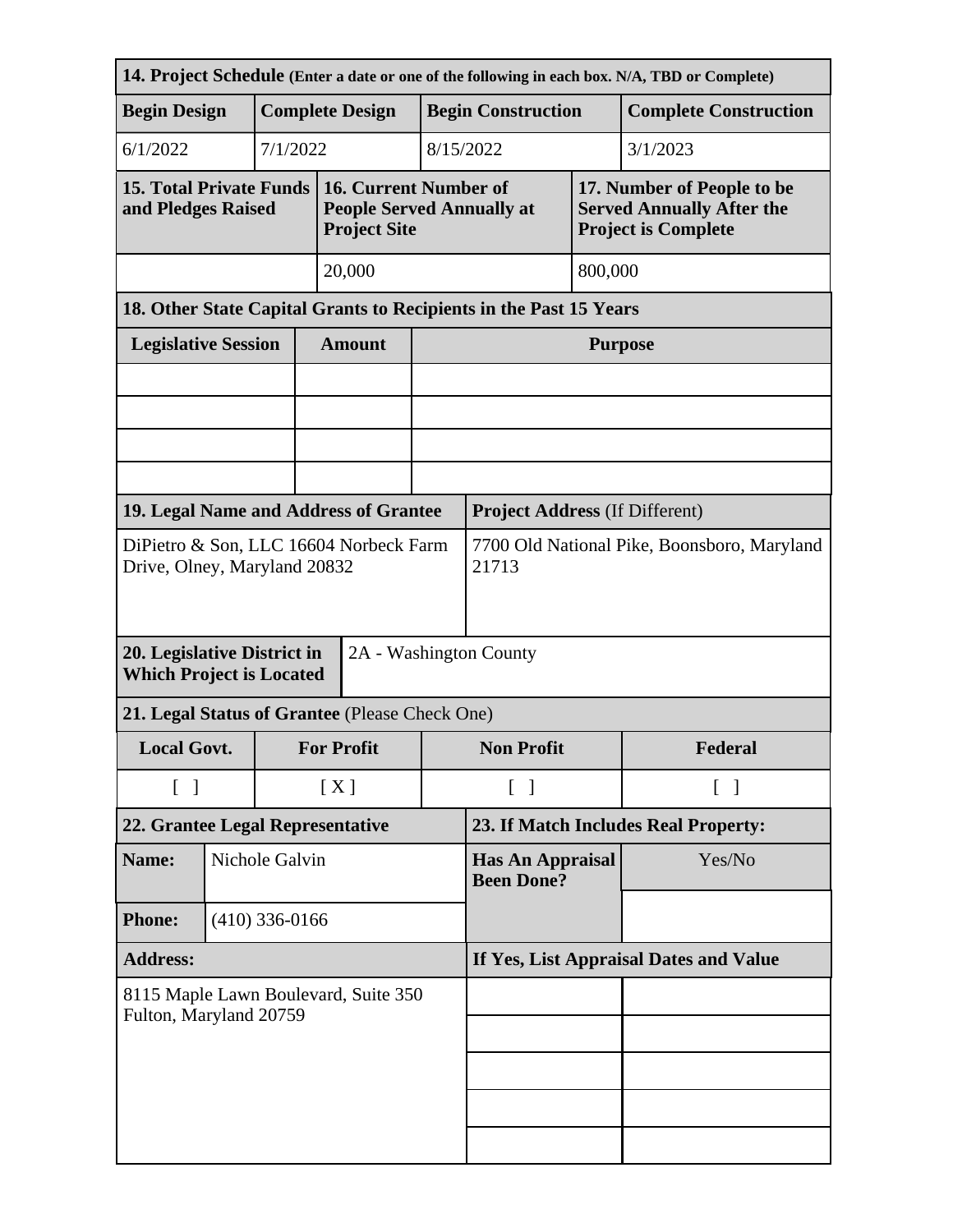| 24. Impact of Project on Staffing and Operating Cost at Project Site          |                                                                                      |                          |                                           |                                           |                                             |  |  |
|-------------------------------------------------------------------------------|--------------------------------------------------------------------------------------|--------------------------|-------------------------------------------|-------------------------------------------|---------------------------------------------|--|--|
| Current # of<br><b>Employees</b>                                              | Projected # of<br><b>Employees</b>                                                   |                          | <b>Current Operating</b><br><b>Budget</b> |                                           | <b>Projected Operating</b><br><b>Budget</b> |  |  |
| 20                                                                            | 70                                                                                   |                          | 200000.00                                 |                                           | 2000000.00                                  |  |  |
|                                                                               | 25. Ownership of Property (Info Requested by Treasurer's Office for bond purposes)   |                          |                                           |                                           |                                             |  |  |
|                                                                               | A. Will the grantee own or lease (pick one) the property to be improved?<br>Own      |                          |                                           |                                           |                                             |  |  |
| B. If owned, does the grantee plan to sell within 15 years?<br>N <sub>o</sub> |                                                                                      |                          |                                           |                                           |                                             |  |  |
|                                                                               | C. Does the grantee intend to lease any portion of the property to others?<br>Yes    |                          |                                           |                                           |                                             |  |  |
|                                                                               | D. If property is owned by grantee any space is to be leased, provide the following: |                          |                                           |                                           |                                             |  |  |
|                                                                               | <b>Lessee</b>                                                                        | <b>Terms of</b><br>Lease | Cost<br><b>Covered</b><br>by Lease        | <b>Square</b><br>Footage<br><b>Leased</b> |                                             |  |  |
|                                                                               | <b>Boonsboro Antiques</b>                                                            |                          | 10 years                                  |                                           | 20,000                                      |  |  |
| <b>Goodwill Donation Center</b>                                               |                                                                                      |                          | 3 years                                   |                                           | 3,000                                       |  |  |
|                                                                               | A&M Auto Repair                                                                      |                          | 5 year lease, 2                           |                                           | 2,500                                       |  |  |
| Promise Animal Hospital                                                       |                                                                                      | Year to year             |                                           | 1,000                                     |                                             |  |  |
|                                                                               |                                                                                      |                          |                                           |                                           |                                             |  |  |
|                                                                               |                                                                                      |                          |                                           |                                           |                                             |  |  |
|                                                                               | E. If property is leased by grantee - Provide the following:                         |                          |                                           |                                           |                                             |  |  |
| <b>Name of Leaser</b>                                                         |                                                                                      |                          | Length of<br>Lease                        | <b>Options to Renew</b>                   |                                             |  |  |
|                                                                               |                                                                                      |                          |                                           |                                           |                                             |  |  |
|                                                                               |                                                                                      |                          |                                           |                                           |                                             |  |  |
|                                                                               |                                                                                      |                          |                                           |                                           |                                             |  |  |
|                                                                               |                                                                                      |                          |                                           |                                           |                                             |  |  |
|                                                                               |                                                                                      |                          |                                           |                                           |                                             |  |  |
|                                                                               |                                                                                      |                          |                                           |                                           |                                             |  |  |
| <b>26. Building Square Footage:</b>                                           |                                                                                      |                          |                                           |                                           |                                             |  |  |
| <b>Current Space GSF</b>                                                      |                                                                                      |                          |                                           | 60,000 Sqft                               |                                             |  |  |
|                                                                               | <b>Space to be Renovated GSF</b><br>~20,000 Sqft                                     |                          |                                           |                                           |                                             |  |  |
| <b>New GSF</b>                                                                |                                                                                      |                          | 60,000 Sqft                               |                                           |                                             |  |  |